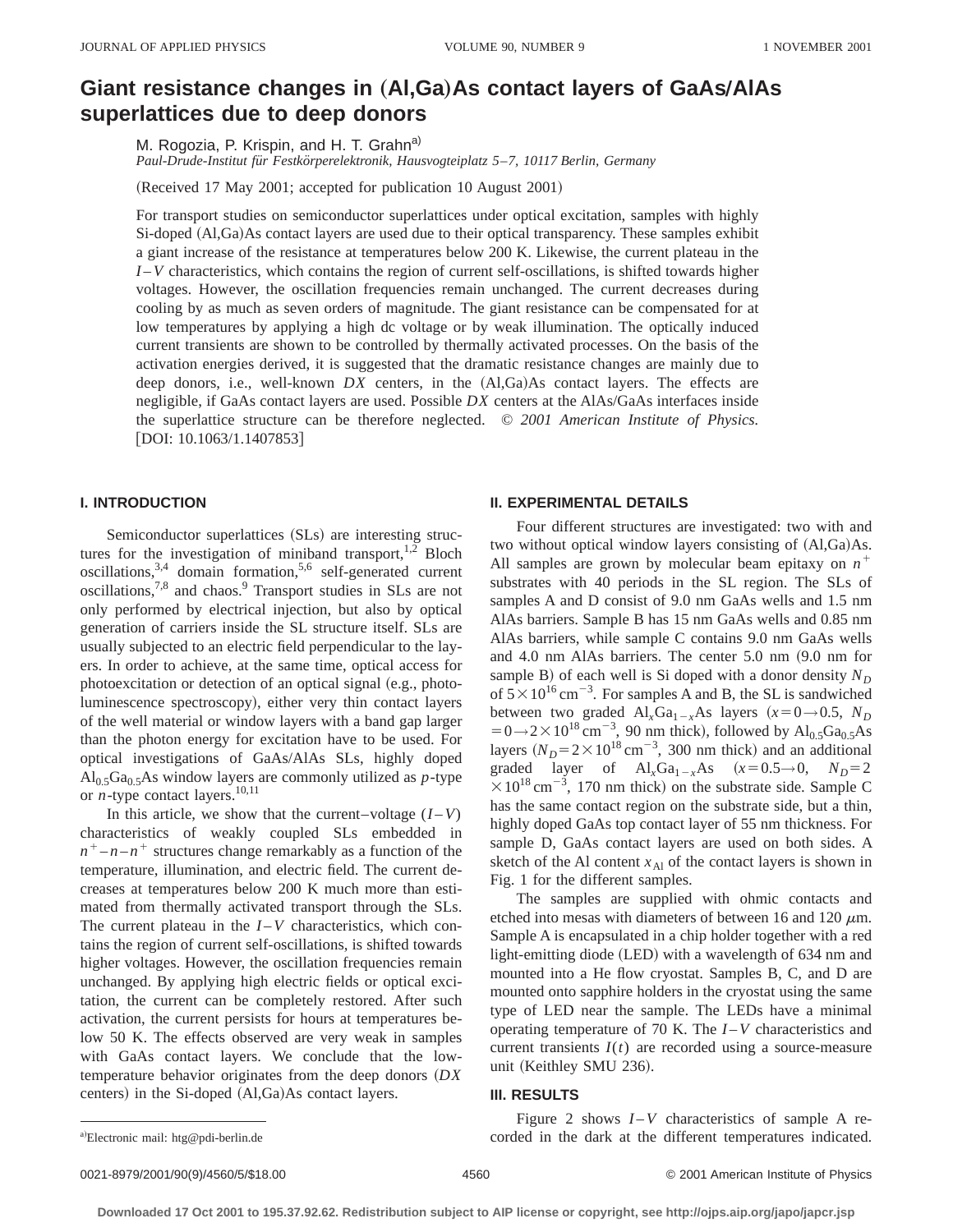

FIG. 1. Sketch of the Al mole fraction  $x_{\text{Al}}$  in structures A, B, C, and D.

Before the first measurement, 10 V was applied for several seconds at 6 K. Then, we heated the sample to 50 K and recorded the  $I - V$  trace (labeled 50 K in Fig. 2). At each temperature, voltage sweeps were performed from 0 to  $+8$  V. The characteristics for the other polarity are almost identical. All curves in Fig. 2 reveal a current plateau, which is typical of vertical transport through weakly coupled SLs in this carrier density regime.12 In the temperature range of 100–150 K, we observe unusual transport properties. The current plateau in the  $I - V$  characteristics, which contains the region of current self-oscillations, is shifted towards much higher voltages. However, the oscillation frequencies remain unchanged (not shown). At voltages below  $3$  V, the current remains very small, in contrast to the behavior below and above the temperature range given. The very low current level can be activated by high voltages or illumination.

## **A. Activation by high voltages**

When sample A is cooled down in the dark, the current in the low-voltage region decreases by as much as seven orders of magnitude. This low conductivity can be strongly enhanced by applying a high voltage for a certain period of time  $(e.g., 10 \text{ V}$  for 30 s). The results of a detailed investigation of this type of activation are shown in Fig. 3, where the current is plotted on a semilogarithmic scale. For the voltage sweeps performed at 6 K from  $0-2,3,\ldots,6$  V, the *I* –*V* characteristics remain the same as for a sweep from 0 to  $7 V$  (curve 1 in Fig. 3). However, when the sweep is ex-



FIG. 3. *I* –*V* characteristics of sample A at 6 K on a semilogarithmic scale for different voltage sweeps. Curve 1 was recorded by sweeping from 0 to 7 V, while sweeps from 0 to voltages smaller than 7 V follow curve 1. Curve 2 corresponds to the first sweep up to 8 V, while curve 3 shows one of four additional sweeps from 0 to 8 V, which are basically identical. Curve 4 originates from a sweep from 0 to 8 V after applying a voltage of 8 V for 5 min. The maximum increase of the low-temperature current by high electric fields is marked by the vertical line.

tended to 8 V, the current starts to increase over the whole voltage range as shown by curve 2 in Fig. 3. Sweeping a second time up to 8 V results in a further increase of the current (curve  $3$  in Fig. 3). The final current level is reached when the voltage is kept at  $8 \text{ V}$  for  $5 \text{ min}$  (curve  $4 \text{ in Fig. 3}.$ Note that at 1.4 V the current can be activated by seven orders of magnitude (cf. the vertical line in Fig. 3), i.e., the high-temperature current level can be completely restored by the application of a high electric field. Furthermore, the current activated by high voltages persists for several hours.

### **B. Activation by illumination**

The current level at low temperatures can be also recovered by illumination with red light. The results of optical activation at 70 K are displayed in Fig. 4. Before illumination, the  $I - V$  characteristics were activated in the dark by high voltages (set A). The  $I - V$  characteristics labeled B, C, and D in Fig. 4 were obtained after having driven the LED successively for periods of 1, 4, and 14 min, respectively. Additional illumination did not change the  $I-V$  characteris-



FIG. 2. *I* –*V* characteristics of sample A recorded for the different temperatures indicated. Before the first measurement, 10 V was applied for a few seconds. All sweeps were performed from 0 to 8 V.



FIG. 4. *I* –*V* characteristics of sample A for voltage sweeps from 0 to 8 V for different illumination conditions at 70 K. The set of curves labeled A was recorded successively from right to left without illumination. Curves B and C correspond to voltage sweeps after cumulative illumination for 1 and 5 min, respectively. Curve D was recorded after 19 min of illumination.

**Downloaded 17 Oct 2001 to 195.37.92.62. Redistribution subject to AIP license or copyright, see http://ojps.aip.org/japo/japcr.jsp**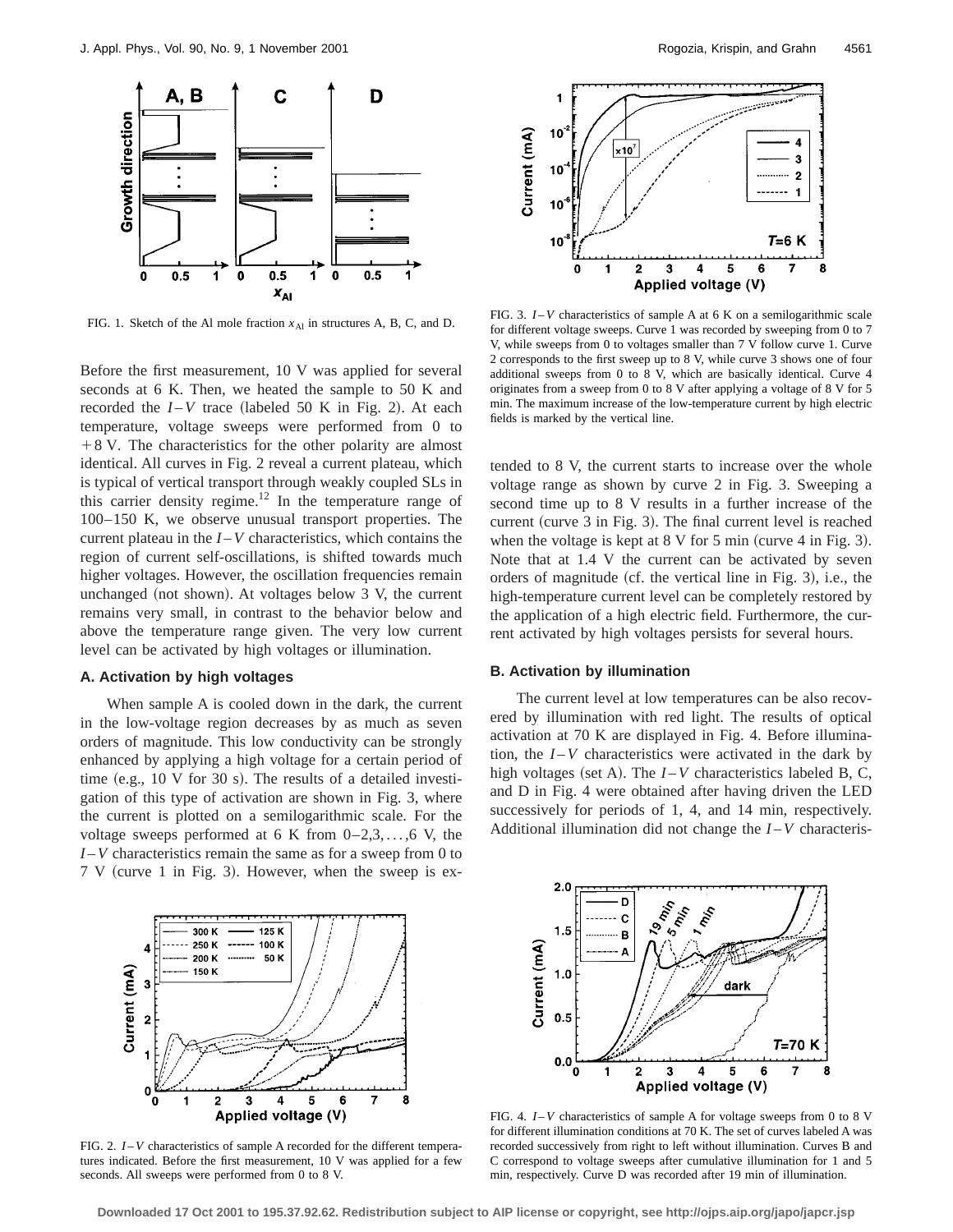

FIG. 5. (a) Rise  $\tau_1$  and decay times  $\tau_2$  as well as (b) saturation currents  $I_0$ ,  $I_1$ , and  $I_2$  vs inverse temperature *T* for sample B at a voltage of 2 V and constant LED current. The inset shows a typical current transient.

tic. Note that the maximum and minimum of the current at the beginning of the plateau as well as the voltage range of the plateau do not vary with the illumination conditions.

In the following, current transients in the optical activation regime are presented. A typical current transient of sample B is shown in the inset of Fig.  $5(a)$ . When the LED is switched on, the current increases from  $I_0$  and saturates at  $I_1$ . After switching off the LED, the current decays and saturates at  $I_2$ . The initial rise and decay are fast and are followed by a slow exponential transient.

The time traces can be reproduced very well by the stretched exponential function, $^{13}$ 

$$
I(t) = I_i + \Delta I_i \exp\left[-\left(\frac{t}{\tau_i}\right)^{\beta}\right],
$$
 (1)

where *i* refers to 1 or 2,  $\Delta I_1 = I_0 - I_1$ , and  $\Delta I_2 = I_1 - I_2$ . From fits of the experimental current transients to Eq.  $(1)$ , the exponent  $\beta$  is found to be about 0.7. The derived rise and decay times  $\tau_1$  and  $\tau_2$  as well as the saturation currents  $I_0$ ,  $I_1$ , and  $I_2$  are plotted in Figs. 5(a) and 5(b), respectively, as a function of inverse temperature *T*. The results for sample A are found to be similar. It should be noted that the rise time  $\tau_1$  at a fixed temperature is inversely proportional to the current of the LED, i.e., the illumination intensity. However, the distinct *T* dependence of  $\tau_1$  is not affected by the illumination intensity.

The Arrhenius plots for  $\tau_1$  and  $\tau_2$  in Fig. 5(a) exhibit a linear increase with inverse temperature over the whole temperature range according to

$$
\tau = \tau_{\infty} \exp\left(\frac{E}{k_B T}\right),\tag{2}
$$

where  $\tau_{\infty}$  is the time constant at high temperatures, *E* the corresponding thermal activation energy, and  $k_B$  the Boltzmann constant. The values increase from a few seconds at 175 K to about 1 h at 75 K. From the slopes in Fig.  $5(a)$ , we obtain for the rise and decay processes thermal activation energies of about 110 and 55 meV, respectively.

Distinct current transients are observed only below 125 K [see Fig. 5(b)], where the saturation currents  $I_1$  and  $I_2$ increase with decreasing temperature. The temperature dependence of  $I_0$  reflects the thermally activated current regime in the dark.

#### **C. Samples with GaAs contact layers**

For sample C with a thin GaAs top and an  $(A1, Ga)As$ bottom contact layer, the above effects are less pronounced. Its conductivity at low temperatures is reduced by only three orders of magnitude in contrast to samples A and B. Electrical activation is achieved with a voltage of 4 V, about half the value needed to activate sample A. The current can also be completely recovered as discussed for samples A and B. Because the mesa of sample C is only partially covered by the upper metallic contact (a much larger mesa than for samples A and B), the light reaches the  $(Al,Ga)As$  layer directly from the top. The illumination intensity for sample C is therefore higher in comparison with that of samples A and B. Thus, the rise times  $\tau_1$  are considerably shorter under comparable illumination conditions (cf. Sec. III B), but the related Arrhenius plot results in the same thermal activation energy of about 110 meV. The decay times  $\tau_2$  for sample C are similar to those observed for samples A and B at corresponding temperatures.

Sample D with two GaAs contact layers shows almost no variation of the current with temperature. The response to illumination at 125 K is very weak. When the LED is switched on, the current rises only by about 1%. The decay time is found to be 25 s, which is very similar to the decay times of samples A and B at this temperature.

#### **IV. DISCUSSION**

The distinct behavior of SL structures embedded in  $n^+$  – *n* – *n*<sup>+</sup> diodes below 200 K originates mainly from the highly Si-doped  $(Al,Ga)As$  contact layers. It is known that the electrical properties of  $(AI,Ga)As$  material are determined at low temperatures by the so-called  $DX$  centers.<sup>14,15</sup> We therefore assume that these deep electron traps are responsible for the unusual characteristics. *DX* centers are related to Si atoms in  $(Al,Ga)As$ . It is widely accepted that these electron traps are associated with isolated donor atoms. The related deep levels can be occupied by two electrons displacing the donor atoms away from the lattice site of the shallow level.<sup>16,17</sup>

Our results can be explained completely by the presence of *DX* centers in the contact layers. The conductivity of (Al,Ga)As layers can be strongly reduced at temperatures below 150 K due to efficient electron capture by *DX*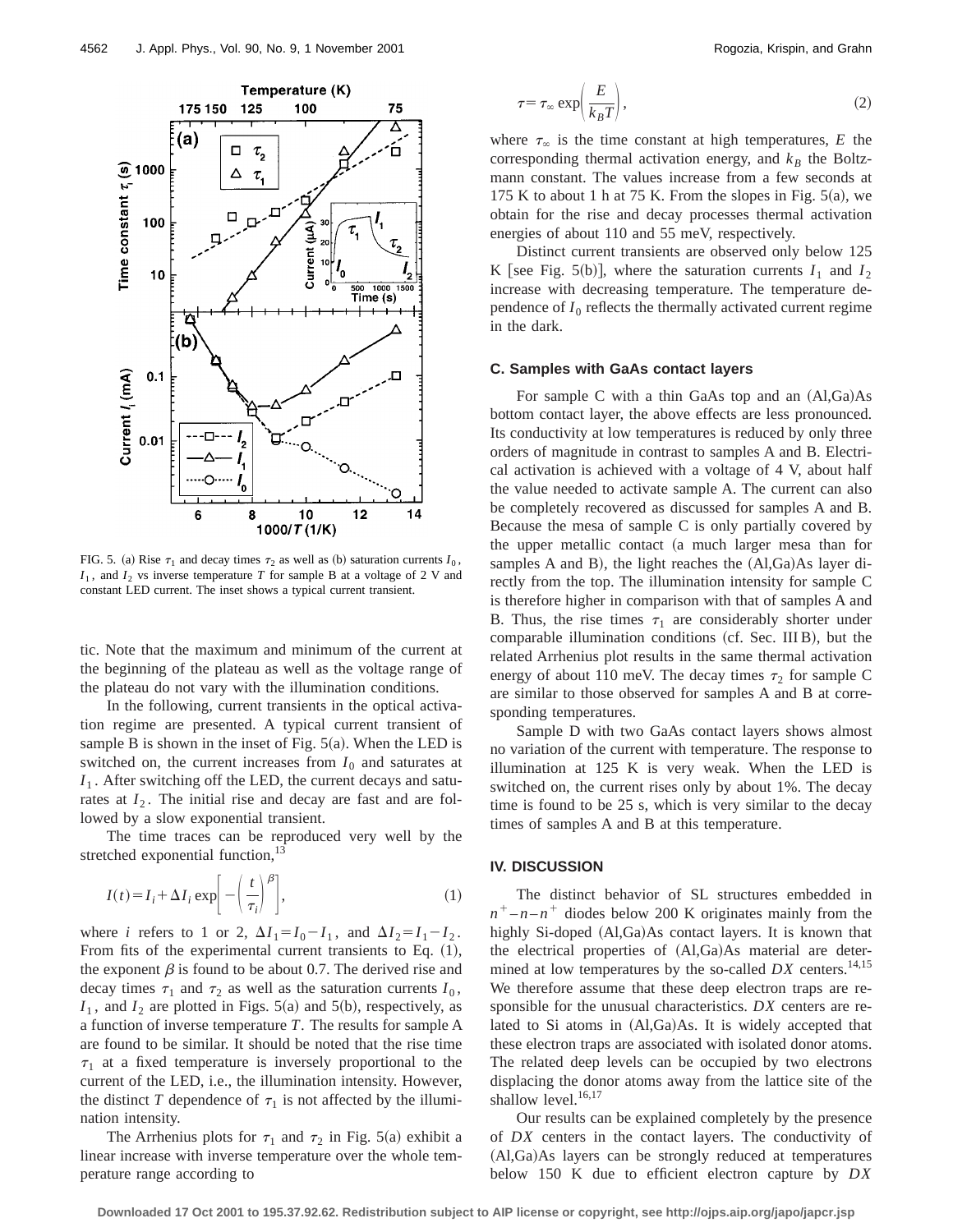centers.15 This feature is confirmed by the giant rise of the resistance of samples  $A$  and  $B$  in the dark (see Fig. 3). The recovery of the low-temperature current using high voltages (Fig. 3) is possible, because captured electrons can be released from  $DX$  levels by impact ionization.<sup>18</sup> The avalanche process related to carrier release that is expected is partially suppressed by the resistance of the SL region.

The optically induced current transients at low temperatures (see Fig.  $5$ ) are due to emission and capture processes of electrons at *DX* centers. In particular, the transients are linked to resistance changes in the contact layers. By switching the LED on, the resistance of the  $Al<sub>0.5</sub>Ga<sub>0.5</sub>As$  layers is suddenly decreased due to the electrons, which are released from the *DX* centers. The time constant  $\tau_1$  of the current transient is therefore directly related to the value of this resistance. Hence, the temperature dependence of  $\tau_1$  is ruled by the true level energy of the *DX* centers. We can therefore derive from Fig.  $5(a)$  a level energy of about 110 meV. This activation energy is in satisfactory agreement with values between 110 and 150 meV for the deep donor level, which have been obtained from transport studies on Si-doped  $Al_0$ <sub>5</sub>Ga<sub>0.5</sub>As layers.<sup>19–21</sup> For larger illumination intensities, the time constant  $\tau_1$  is smaller due to the lower resistance of the contact layers, in agreement with the experimental findings in Sec. III B. However, determination of the level energy is not affected by the light intensity. Although the temperature and intensity dependence of the emission processes can be understood well in the model presented, the absolute value of the rise time appears to be rather large.

Thermally activated capture of electrons is a peculiar property of *DX* centers.<sup>14,15,22,23</sup> For the time constant  $\tau_2$ , we find a thermal activation energy of 55 meV, which is not consistent with the values of around 250 meV commonly measured by capacitance spectroscopy.<sup>23</sup> However, with an increase of applied electric field, the activation energy for capture processes in Al<sub>0.5</sub>Ga<sub>0.5</sub>As is reduced.<sup>24</sup> By switching the light source off in our transport experiments, the resistance of the contact layers increases continuously due to the capture of electrons by *DX* centers. The decay time of the current in Fig. 5 therefore increases with an increase in time as also demonstrated by the stretched exponential used for fitting the transients. The value of the apparent thermal activation energy for the capture process depends therefore largely on the time interval that is chosen for evaluation of the current transient.

The persistent photoconductivity observed under conditions of optical activation, i.e., the difference between  $I_2$  and  $I_0$  shown in Fig. 5(b), is linked with the capture barrier of  $DX$  centers.<sup>14,15</sup> It should be noted that the very weak optical activation found for samples with GaAs contact layers is probably due to residual *DX* centers at the GaAs/AlAs heterointerfaces of the SL region.

Since the unusual characteristics of SL structures embedded in  $n^+$  –  $n - n^+$  diodes originate from the reduced conductivity of the highly doped  $(AI,Ga)As$  contact layers at lower temperatures, the electric-field distribution in the current plateau regime is not directly influenced inside the SL region. The general shape of the  $I - V$  characteristics at low temperatures is therefore maintained in the dark  $(Fig. 2)$  as well as after electrical (cf. Fig. 3) and optical activation  $(Fig. 4)$ . Thus the frequency range of the current oscillation in the SL is not affected.

For electrical measurements on heterostructures with Sidoped  $(Al,Ga)As$  contact layers at low temperatures, it is necessary to keep the density of free electrons on a high and constant level for a long time in order to reduce *DX*-related effects. After electrical or optical activation, the corresponding decay times are usually long enough so that the  $I-V$ characteristics are stable.

## **V. SUMMARY AND CONCLUSIONS**

At low temperatures, Si-doped (Al,Ga)As contact layers deteriorate the electrical properties of weakly coupled, doped GaAs/AlAs superlattices embedded in  $n^+$  –  $n - n^+$  structures. The  $I-V$  characteristics can be restored by high electric fields or illumination with red light. Current transients under optical activation result in activation energies that are typical of *DX* centers. The electrical properties remain basically unchanged when GaAs contact layers are used instead. Therefore, we conclude that  $DX$  centers in the  $(A1,Ga)As$  contact layers are responsible for the strong suppression of the current below 200 K.

#### **ACKNOWLEDGMENTS**

The authors would like to thank R. Hey and M. Höricke for sample growth as well as H. Kostial and E. Wiebicke for sample processing and preparation. Partial support of the Deutsche Forschungsgemeinschaft within the framework of Sfb 296 is gratefully acknowledged.

- <sup>1</sup> A. Sibille, J. F. Palmier, H. Wang, and F. Mollot, Phys. Rev. Lett. **64**, 52  $(1990).$
- $^{2}$ E. Schomburg *et al.*, Phys. Lett. A 262, 396 (1999).
- <sup>3</sup> J. Feldmann *et al.*, Phys. Rev. B **46**, 7252 (1992).
- <sup>4</sup>K. Leo, P. Haring Bolivar, F. Brüggemann, R. Schwedler, and K. Köhler, Solid State Commun. **84**, 943 (1992).
- <sup>5</sup>H. T. Grahn, R. J. Haug, W. Müller, and K. Ploog, Phys. Rev. Lett. 67, 1618 (1991).
- <sup>6</sup>K. J. Luo, H. T. Grahn, and K. H. Ploog, Phys. Rev. B 57, R6838 (1998).
- <sup>7</sup> J. Kastrup, R. Klann, H. T. Grahn, K. Ploog, L. L. Bonilla, J. Galán, M.
- Kindelan, M. Moscoso, and R. Merlin, Phys. Rev. B 52, 13761 (1995). <sup>8</sup>K. Hofbeck *et al.*, Phys. Lett. A **218**, 349 (1996).
- $9$ K. J. Luo, H. T. Grahn, K. H. Ploog, and L. L. Bonilla, Phys. Rev. Lett.  $81$ , 1290 (1998).
- 10H. T. Grahn, H. Schneider, and K. v. Klitzing, Phys. Rev. B **41**, 2890  $(1990).$
- 11N. Ohtani, N. Egami, H. T. Grahn, and K. H. Ploog, Phys. Rev. B **61**, R5097 (2000).
- 12M. Rogozia, R. Hey, H. Kostial, and H. T. Grahn, in *Proceedings of the 26th International Symposium on Compound Semiconductors*, edited by K. H. Ploog, G. Tränkle, and G. Weimann, Inst. Phys. Conf. Ser. No. 166 (IOP, Bristol, 2000), p. 147.
- <sup>13</sup> J. Y. Lin, A. Dissanayake, G. Brown, and H. X. Jiang, Phys. Rev. B **42**, 5855 (1990).
- <sup>14</sup>P. M. Mooney, J. Appl. Phys. **67**, R1 (1990).
- 15M. Skowronski, in *Handbook on Semiconductors*, edited by by S. Mahajan (Elsevier, Amsterdam, 1994), Vol. 3, p. 1343.
- $^{16}$ D. J. Chadi and K. J. Chang, Phys. Rev. Lett. **61**, 873 (1988).  $^{17}$ D. J. Chadi and K. J. Chang, Phys. Rev. B **39**, 10063 (1989).
- 
- <sup>18</sup>E. Munoz and E. Calleja, in *Defect and Diffusion Forum*, edited by E. Muñoz Merino (Scitec, Zug, 1994), Vol. 108, p. 136.
- <sup>19</sup>E. Calleja and I. Izpura, in Ref. 18, p. 81.